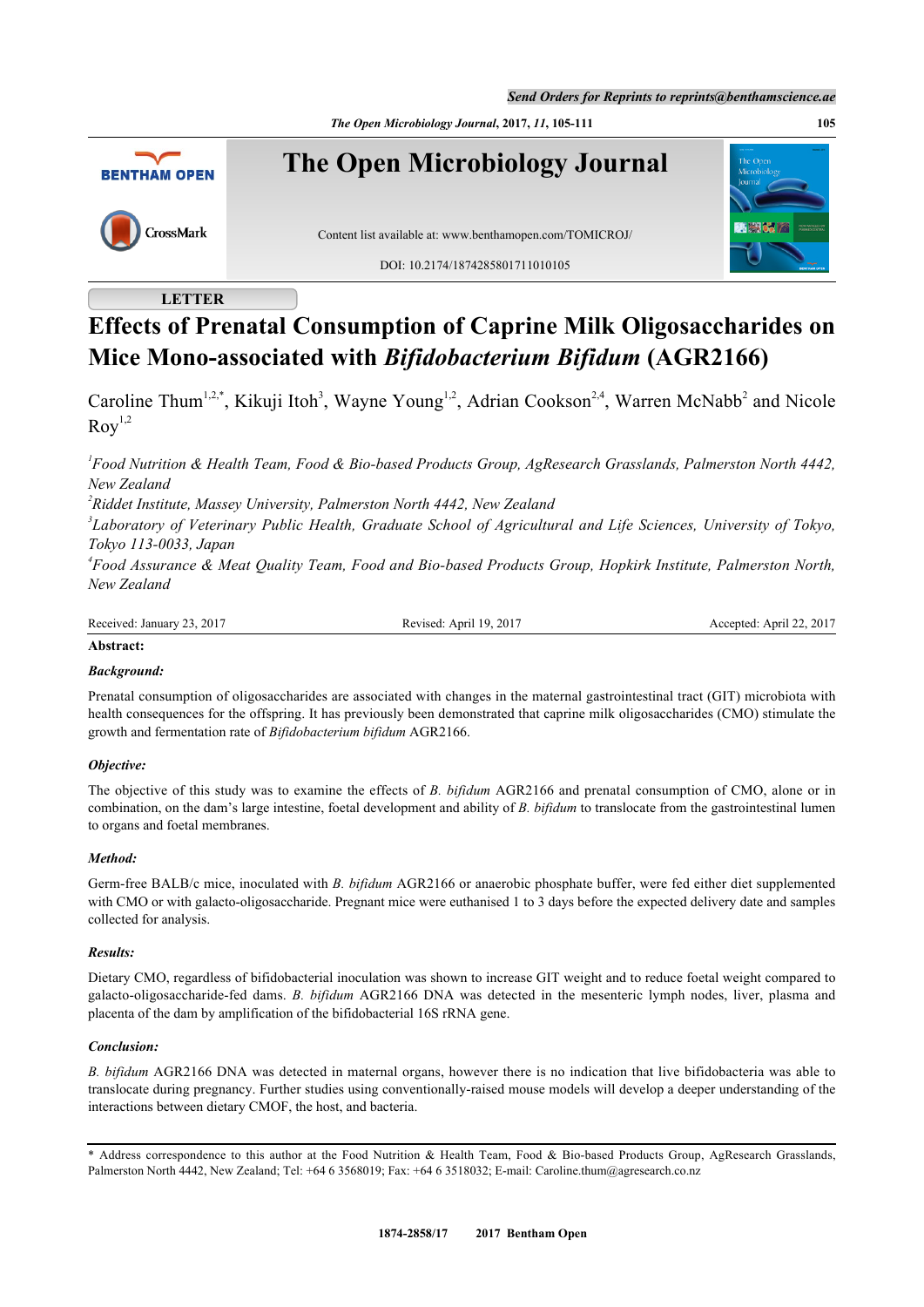**Keywords:** Maternal diet, Caprine milk oligosaccharides, Bifidobacteria, Germ-free mice, Mono-associated, Prebiotic.

#### **INTRODUCTION**

Prenatal consumption of a specific prebiotic and/or probiotic is associated with changes in the maternal gastrointestinal tract (GIT) microbiota [[1](#page-5-0)] and metabolism [[2\]](#page-5-1), with implications for both maternal and neonatal health [\[3](#page-5-2)]. These effects are likely to involve selective fermentation of commensal bacteria, release of fermentative products, improvement of barrier function of the GIT epithelium and mucosal immune regulation. Evidence that orally administered probiotic strains to the mothers can translocate from the GIT to the umbilical cord blood[[4](#page-5-3)] and meconium [[5\]](#page-5-4) also suggest direct effect of maternal GIT on the foetus development.

Caprine milk oligosaccharides (CMO) are potential prebiotic oligosaccharides, with some degree of similarity to those found in human milk oligosaccharides (HMO) [\[6](#page-5-5)]. HMO are natural oligosaccharides known to stimulate the establishment of the neonatal GIT microbiota by accelerating the development and the maturation of the neonate's GIT (morphologically and immunologically [[7\]](#page-5-6);). We have previously demonstrated that CMO enriched fraction (CMOF) was able to stimulate *in vitro* the growth and fermentation rate of bifidobacteria strains isolated from the faeces of exclusively breast-fed infants[[8](#page-5-7)]. Of the isolated strains, *Bifidobacterium bifidum* (AGR2166) were shown to efficiently ferment CMOF [\[8](#page-5-7)] producing acetic and lactic acid. Another study, from our group showed that consumption of CMO by the dams during gestation and lactation improved the development of the pups, and increased the relative abundance of bifidobacteria and butyric acid in the colon, at weaning [\[9](#page-5-8)].

Therefore, the objective of this study was to examine the effects dietary CMOF alone or in combination with inoculation of *B. bifidum* (AGR2166) on maternal GIT morphology, caecal fermentation and foetal development. The ability of *B. bifidum* to translocate from the GIT lumen to the maternal organs and foetal membranes was also investigated.

#### **METHODS**

## **Animals and Diet**

This study was approved by the Tokyo University Animal Ethics committee, Tokyo, Japan. Germ-free (GF) BALB/c mice (32 female and 16 male) (Laboratory of Veterinary Public Health, The University of Tokyo), between 15 and 23 weeks of age, were housed in a vinyl isolator sterilised with 2% peracetic acid under normal conditions (12 h light/dark cycle). Two different diets, AIN-76A supplemented with CMOF containing 0.9% CMO (treatment; CMO diet) and AIN-76A supplemented with galacto-oligosaccharide (GOS), at the same concentration that are present in the CMOF (GOS diet), were formulated to meet mouse nutritional requirements (Oriental Yeast Co. Ltd., Japan) (Table **[1](#page-1-0)**). Maltodextrin concentration was adjusted in the CMO and GOS-modified diets for nutritional balance. Dietary oligosaccharide composition was analysed by liquid chromatography–mass spectrometry and dietary GOS was analysed by high performance ion chromatography as previously described [[6\]](#page-5-5).

<span id="page-1-0"></span>

| Diet composition $(g/Kg)$ | <b>GOS</b>     | <b>CMO</b>     |
|---------------------------|----------------|----------------|
| Casein                    | 200            | 200            |
| Corn oil                  | 50             | 50             |
| Cellulose, BW200          | 50             | 50             |
| <b>DL-Methionine</b>      | 3              | 3              |
| <b>Mineral Mix S10001</b> | 35             | 35             |
| Vitamin Mix V10001        | 10             | 10             |
| <b>Choline Bitartrate</b> | $\overline{2}$ | $\overline{2}$ |
| <b>Corn Starch</b>        | 500            | 500            |
| <b>Maltodextrin</b>       | 128.1          | 118.1          |
| Test components (g/kg)    | <b>GOS</b>     | <b>CMO</b>     |
| <b>GOS</b>                | 1.8            | 2.0            |
| <b>CMO</b>                | $\mathbf{0}$   | 9              |

Mice were randomly assigned to 4 groups (GF/GOS diet, GF/CMO diet, Bifidobacteria/GOS diet, Bifidobacteria/CMO diet) of twelve mice each (eight females and four males). Mice were inoculated with *B. bifidum*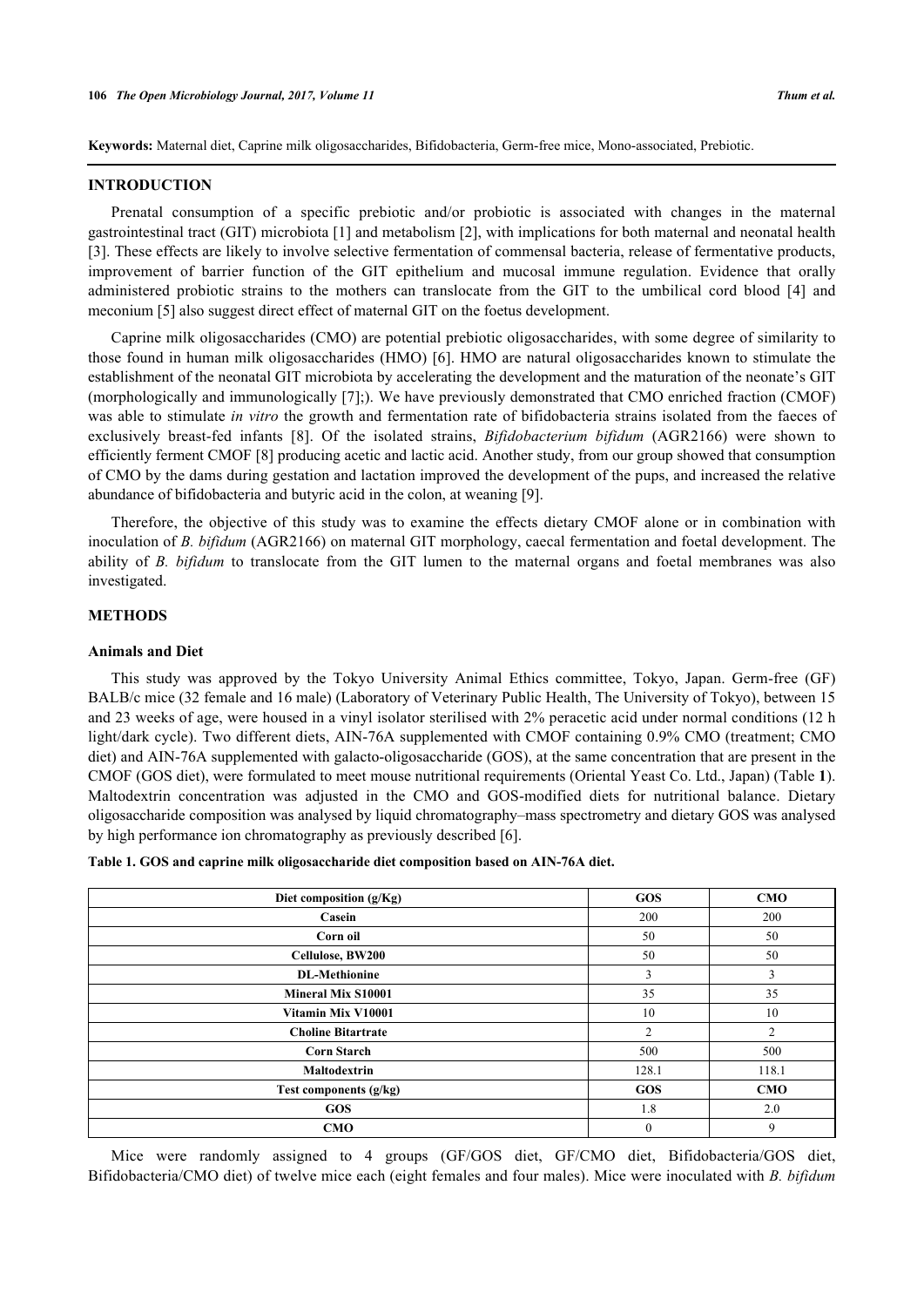AGR2166 (0.5 mL of bacterial suspension containing approximately  $10^8$  CFU/mL), or 0.5 mL of anaerobic phosphate buffer solution via oral gavage and fed either GOS or CMO diet. Microbiological analysis of fresh faecal samples collected on days 3, 10 and 17 of the experimental period and caecal digesta after euthanasia was used to evaluate *B. bifidum* AGR2166 colonisation.

The mice were euthanised 1 to 3 days before the expected date that pups would be delivered and samples were collected for analysis. Maternal organs were weighed and blood, liver, large intestine mesenteric lymph nodes (MLN), uterus, amniotic fluid, foetus and foetal blood were aseptically collected. Approximately half of each sample was stored at -80°C for DNA extraction, and half plated on a BL agar plate (a selective medium for *Bifidobacterium* spp [[10](#page-5-9)]). Plates were incubated anaerobically at 37°C and *B. bifidum* growth assessed after 48 h. The GIT was removed, and the length-to-weight ratio recorded prior to full dissection. Proximal sections of the colon were collected for histological assessment of the colonic crypt length and goblet cell numbers.

# **Colon Histology**

Formalin fixed transverse, paraffin embedded sections of the colon were stained with haematoxylin and eosin. Morphology measurements were performed using bright field microscopy at 200 times magnification and Image-Pro Plus 4.0 (MediaCybernetics, Bethesda, MD, USA). Crypt lengths were determined by measuring an average of 80 random fully longitudinally sectioned crypts and number of goblet cells was determined by counting goblet cells in an average of 30 crypts per mouse.

# **Caecal Short Chain Fatty Acids**

The concentrations of acetic acid, propionic acid, ethyl-butyric acid, butyric acid, isovaleric acid, valeric acid, formic acid, lactic acid and succinic acid in the caecal digesta were measured using a Shimadzu RID 10A HPLC (Shimadzu Oceania Ltd., Auckland, New Zealand) fitted with a Bio-Rad Aminex 87H 9µm, 7.5 x 300 mm HPLC column, as previously described [\[8](#page-5-7)].

#### **Isolation of Bifidobacteria DNA**

Total DNA was extracted from maternal plasma, MLN, spleen, liver, placenta, amniotic fluid, foetus and caecum content using DNeasy Blood & Tissue Kit (Qiagen, Biolab NZ) according to the manufacturer's instructions for the extraction of Gram-positive bacterial DNA. Samples were boiled for 1 min or transferred to a tube containing 0.3 g of sterile 0.1 mm diameter zirconium beads (Sigma-Aldrich) and shaken in a mini bead beater (Biospec Products, Bartlesville, OK, USA) set at maximum for 45 s, followed by centrifugation at 13,000 X g for 1 min before being added to the DNeasy Mini spin column. From the isolated genomic DNA, the bifidobacterial 16S rRNA gene was amplified with bif 164 and bif 662 primers [[11](#page-5-10)] by PCR using a previously described method [[8\]](#page-5-7). The presence of bacterial contamination in maternal plasma and liver was determined by PCR amplification of the 16S rRNA gene using the universal bacterial primers fD1 and rD1 [\[12](#page-5-11)].

## **Statistical Analysis**

Unbalanced ANOVA was used to compare treatments (GenStat V15). The different rate of bifidobacteria translocation between treatments was evaluated by a binomial test. Statistically different means were determined using the *post hoc* LSD test at 5%.

#### **RESULTS**

#### **Bifidobacteria Detection**

Bifidobacterial numbers recovered from faeces remained stable  $(10<sup>8</sup>$  CFU per gram of faeces) during the experimental period. Bifidobacterial numbers, in dam faeces, were not increased by the consumption of CMO during the experimental period. The presence of *B. bifidum* in the caecum of inoculated mice was also confirmed by amplification of the *B. bifidum* 16s rRNA gene. No amplification of this gene was observed in digesta from GF mice. No contamination, with other bacterial strains, were detected by PCR amplification of the 16S rRNA gene using the universal bacterial primers fD1 and rD1in both GF and *B. bifidum* inoculated mice.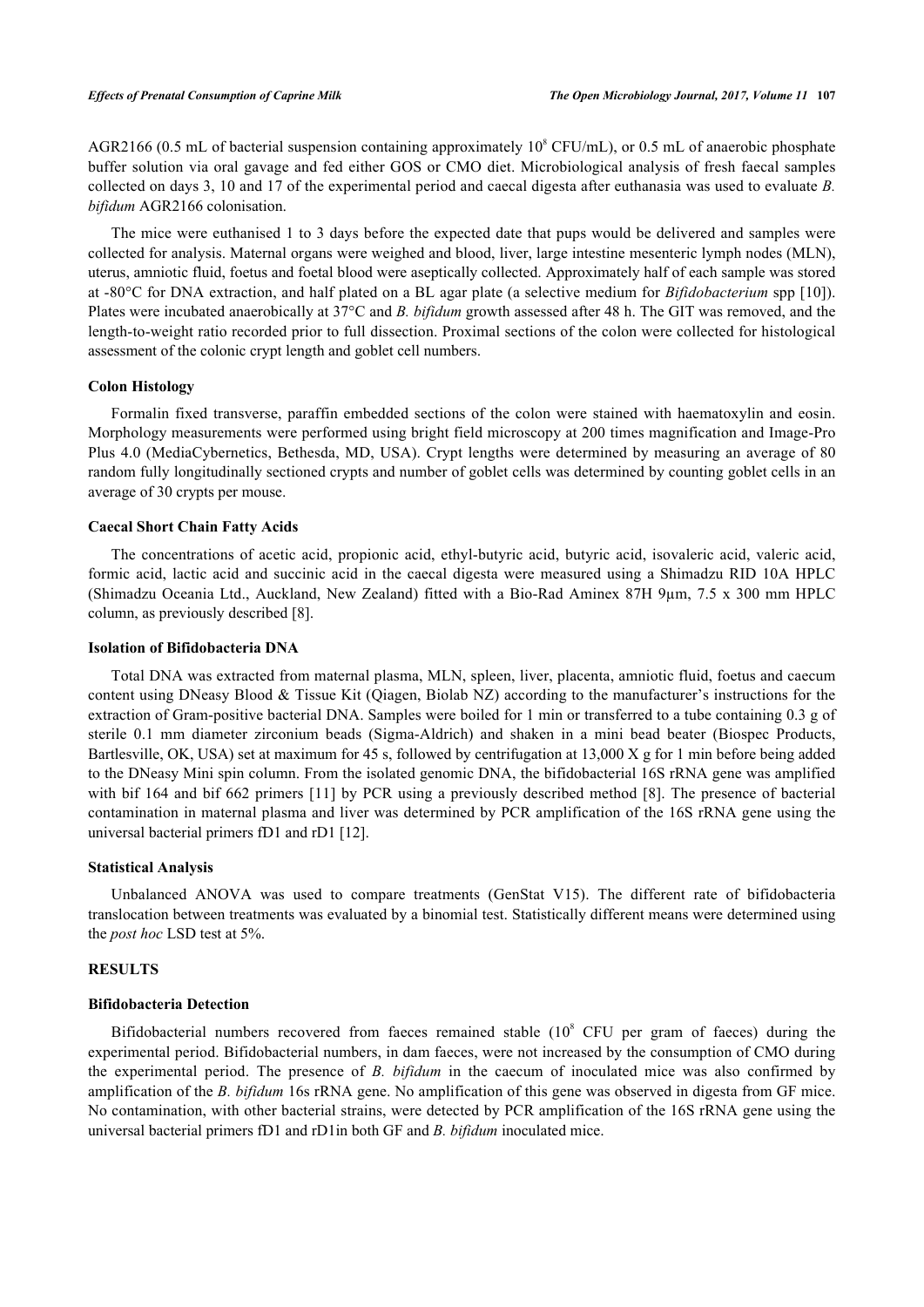## **Dams and Litters**

Of the eight female mice originally mated in each treatment group, few were pregnant by the end of mating period; GF/GOS, 1; GF/CMO, 3; Bifidobacteria/GOS, 4; Bifidobacteria/CMO, 3. Due to the low mating success in the experimental group GF/GOS, no comparisons were drawn between these mice and the other treatment groups.

## **Body and Organs Weights and Histology**

There was no evidence that diet, bifidobacteria or the interaction between diet and bifidobacteria inoculation affected maternal colon morphology and maternal body, uterus, spleen, liver and MLN weight. Dams fed the CMO diet, however, had increased GIT wet weight and lower foetus wet weight compared to dams fed the GOS diet, regardless of inoculation status (Table **[2](#page-3-0)**). Dams mono-associated with bifidobacteria had lower GIT weight and conceived a higher number of foetuses compared to GF mice, regardless of the diet (Table **[3](#page-3-1)**). Since there was only one observation for GF mice fed the GOS diet, no variation for this treatment could be estimated and the effects of diet and bifidobacteria were influenced by this single observation.

<span id="page-3-0"></span>**Table 2. Effect of diet on dam absolute and normalised body weight, organ weight colon crypt length and goblet cells number** and gastrointestinal tract length (mean  $\pm$  SE, expressed in mg/g or cm/g total body weight).

| Treatments*            | <b>GOS</b>      | CMO             | P-value | <b>LSD</b> |
|------------------------|-----------------|-----------------|---------|------------|
| Body weight (g)        | $40.0 \pm 1.1$  | $42.7 \pm 11$   | 0.3     | 4.2        |
| Uterus weight (mg/g)   | $183 \pm 17$    | $170 \pm 12$    | 0.2     | 52         |
| Number of foetus       | $5.7 \pm 0.4$   | $6.2 \pm 0.5$   | 0.4     | 1.4        |
| Foetus weight $(mg/g)$ | $131 \pm 20$    | $98 \pm 8$      | 0.03    | 44         |
| Spleen weight $(mg/g)$ | $2 \pm 0.07$    | $2 \pm 0.09$    | 0.7     | 0.3        |
| Liver weight $(mg/g)$  | $4.8 \pm 0.3$   | $4.4 \pm 0.2$   | 0.2     | 1.0        |
| MLN weight $(mg/g)$    | $0.4 \pm 0.04$  | $0.6 \pm 0.1$   | 0.1     | 0.3        |
| $GIT$ length $(cm/g)$  | $1.31 \pm 1.3$  | $1.35 \pm 1.4$  | 0.1     | 0.1        |
| $GIT$ weight $(mg/g)$  | $124 \pm 10$    | $136 \pm 4$     | 0.03    | 18         |
| Goblet cells number    | $22.6 \pm 1.8$  | $19.6 \pm 1.0$  | 0.1     | 4.4        |
| Crypt size $(\mu m)$   | $184.2 \pm 7.5$ | $175.4 \pm 3.5$ | 0.2     | 17.7       |

\* GOS and CMOF containing diet were identified as GOS and CMO, respectively (n= GOS, 5; CMO, 6)

<span id="page-3-1"></span>**Table 3. Effect of bifidobacteria on body weight, organ weight, colon crypt length and goblet cells number and** gastrointestinal tract length (mean  $\pm$  SE, expressed in mg/g or cm/g total body weight).

| Treatments*            | GF              | <b>Bifidobacteria</b> | P-value | <b>LSD</b> |
|------------------------|-----------------|-----------------------|---------|------------|
| Body weight (g)        | $39.8 \pm 1.5$  | $42.4 \pm 1.0$        | 0.1     | 4.4        |
| Uterus weight (mg/g)   | $155 \pm 14$    | $188 + 13$            | 0.2     | 54         |
| Number of foetus       | $5.0 \pm 0.4$   | $6.6 \pm 0.3$         | 0.003   | 1.5        |
| Foetus weight $(mg/g)$ | $90 \pm 6$      | $126 \pm 16$          | 0.1     | 47         |
| Spleen weight (mg/g)   | $2.08 \pm 0.04$ | $2.02 \pm 0.09$       | 0.6     | 0.3        |
| Liver weight $(mg/g)$  | $4.3 \pm 0.3$   | $4.8 \pm 0.2$         | 0.4     | 1.1        |
| MLN weight $(mg/g)$    | $0.6 \pm 0.1$   | $0.5 \pm 0.05$        | 0.6     | 0.3        |
| $GIT$ length $(cm/g)$  | $1.39 \pm 0.04$ | $1.30 \pm 0.03$       | 0.1     | 0.1        |
| $GIT$ weight $(mg/g)$  | $147 \pm 3$     | $121 \pm 6$           | 0.02    | 19         |
| Goblet cells number    | $18.5 \pm 1.1$  | $22.3 \pm 1.2$        | 0.07    | 4.3        |
| Crypt size $(\mu m)$   | $170.8 \pm 2.6$ | $184.3 \pm 5.2$       | 0.1     | 16.7       |

\* Treatments are identified as GF and Bifidobacteria for non-inoculated and inoculated mice respectively (n= Bifidobacteria, 7; GF, 4)

# **Caecal Short Chain Fatty Acids**

Formic acid was only detected in inoculated dams fed GOS diet (Bifidobacteria/GOS,  $177 \pm 10.0$ , mean ( $\mu$ mol/g)  $\pm$ SE). Succinic acid concentration was increased (P=0.03) in the caecum of GF dams fed CMO compared to inoculated dams (GF/GOS, nd; GF/CMO, 163.4  $\pm$  24; Bifidobacteria/GOS, 3.8  $\pm$  0.8; Bifidobacteria/CMO, 21.9  $\pm$  5, mean  $(\mu \text{mol/g}) \pm \text{SE}$ ). Lactic acid was detected in higher concentrations (P=0.02) in the caecum of the dams inoculated with bifidobacteria and fed GOS diet compared to those fed the CMO diet (GF/GOS, nd; GF/CMO,  $1.3 \pm 0.8$ ; Bifidobacteria/GOS, 274.7  $\pm$  28; Bifidobacteria/CMO, 138.7 $\pm$  8, mean ( $\mu$ mol/g)  $\pm$  SE).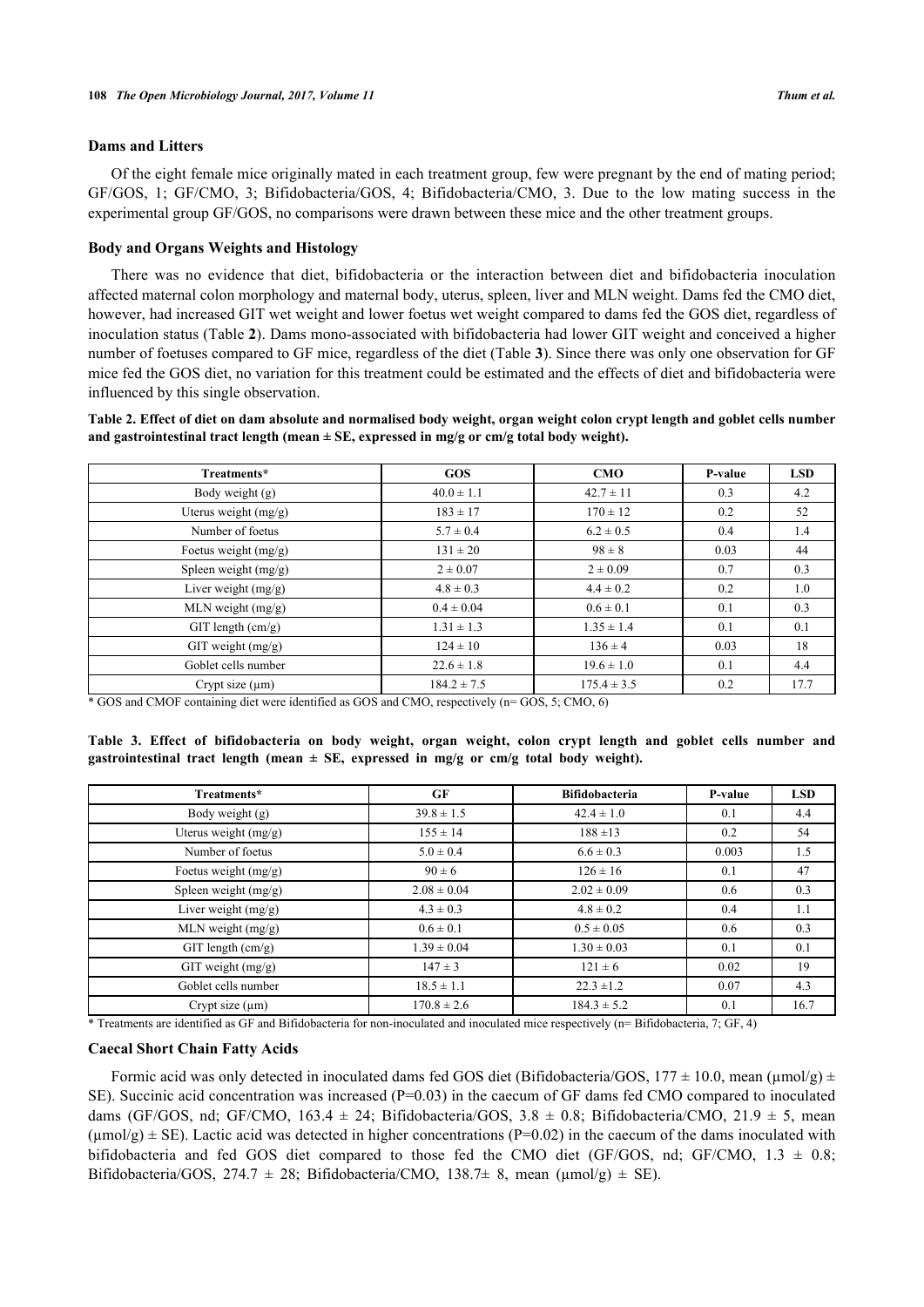# **Bifidobacterial Translocation**

No viable bacteria, as determined by culture, were detected in the maternal organs after 48 h incubation in anaerobic conditions. However, *B. bifidum* AGR2166 DNA was detected in samples from GOS-fed dams (1 liver, 2 plasma, 3 placenta) and CMO-fed dams (2 MLN, 2 liver, 3 plasma and 3 placenta) by amplification of the bifidobacterial 16S rRNA gene. In animals that received the CMO diet, bifidobacteria DNA was detected in a greater number of samples when compared to GOS fed animals (P=0.01). Only non-specific bands were detected in GF dam's samples.

### **DISCUSSION**

To our knowledge, this is the first study to report the effects of an oligosaccharide-enriched diet fed to monoassociated dams. The low levels of fecundity observed in all treatments restricted the number of samples analysed in this study. Reduced fecundity and implantation rate have been reported as limitations for the use of GF mice as a model [\[13](#page-5-12)]. GF mice inoculated with *B. bifidum* AGR2166 had increased number of foetuses, in agreement with a previous study where enhanced implantation rate was observed in GF mice following bacterial colonisation [\[14\]](#page-6-0). CMO-fed dams had reduced foetal weight compared to GOS-fed dams, however, most GOS-fed dams analysed were inoculated with bifidobacteria. Bifidobacteria colonisation improves nutrient absorption, therefore increased nutrients may reach the foetus thereby improving growth.

CMO diet did not increase dam's faecal bifidobacterial numbers during experimental period. This was also reported in a previous study were consumption of CMO by the dams during gestation and lactation did not increased the relative abundance of bifidobacteria in the colon but increased in the colon of the offspring at weaning (9).

The consumption of CMO, regardless of bifidobacterial inoculation, was shown to increase GIT weight. Dietary fibre [\[15](#page-6-1), [16\]](#page-6-2) increases water retention and mucin secretion in the small intestine and colon as a consequence of both short chain fatty acid (SCFA) production [[17](#page-6-3)] and mechanical stimulation by increased faecal mass [[18](#page-6-4)]. Bacterial colonisation may have opposite effects to that, by decreasing caecal enlargement due to the metabolism of resistant carbohydrates, as observed in this study by the oral administration of *B. bifidum* AGR2166.

*B. bifidum* AGR2166 preferentially produced lactic acid and formic acid; reaching higher concentrations when mice where fed GOS diet. Specific rate of sugar consumption plays an important role in the ratio of the final metabolites produced by *Bifidobacterium* spp. If bifidobacteria consume the energy source fast, larger amounts of lactic acid and relatively smaller amounts of acetic acid, formic acid, and ethanol are produced [[19\]](#page-6-5). A higher concentration of succinic acid, was detected in the GF mice fed CMO compared to inoculated mice. Trace amounts of SCFA have previously been reported in GF mice [[20\]](#page-6-6), and it is likely that these arise from cellular metabolism in the mice as a result of the oligosaccharides in the CMO diet.

*B. bifidum* AGR2166 DNA was detected in the maternal plasma, liver, MLN and placenta of inoculated mice. Bifidobacteria administered orally to GF mice have been previously reported to translocate to MLN, spleen, liver, lungs and kidneys [[21,](#page-6-7) [22](#page-6-8)], supporting these findings. Bacterial DNA was detected in a higher number of samples from CMO fed dams compared to those fed the GOS diet. Although this is in agreement with previous work where dietary fibre was shown to increase bacterial translocation [\[23](#page-6-9)], no qPCR analysis was done to confirm that. The non-detection of bacterial DNA in the amniotic fluid and foetus or viable bacteria, in all dams' organs, may be due to the low levels of bifidobacteria in these samples. Human and laboratory mammal foetuses swallow amniotic fluid, prior to the presence of milk in the GIT, therefore, bacteria in the amniotic fluid if any, are likely to be found in the foetal GIT. Rather than an inoculum for GIT colonisation, the low levels of bacteria previously reported in umbilical cord blood, amniotic fluid, placenta and foetal membranes are likely to stimulate the development of GIT mucosal immune system of the foetus [\[24](#page-6-10)], in preparation for life outside the uterus.

In conclusion, consumption of CMO diet, regardless of bifidobacterial inoculation, did not modify maternal caecal fermentation and colon morphology. The reduction on foetal weight attributed to the CMO diet needs to be evaluated with caution due to the low number of animals. Further studies using conventionally-raised mouse models will develop a deeper understanding of the interactions between dietary CMOF, the host, and bacteria.

# **ETHICS APPROVAL AND CONSENT TO PARTICIPATE**

Not applicable.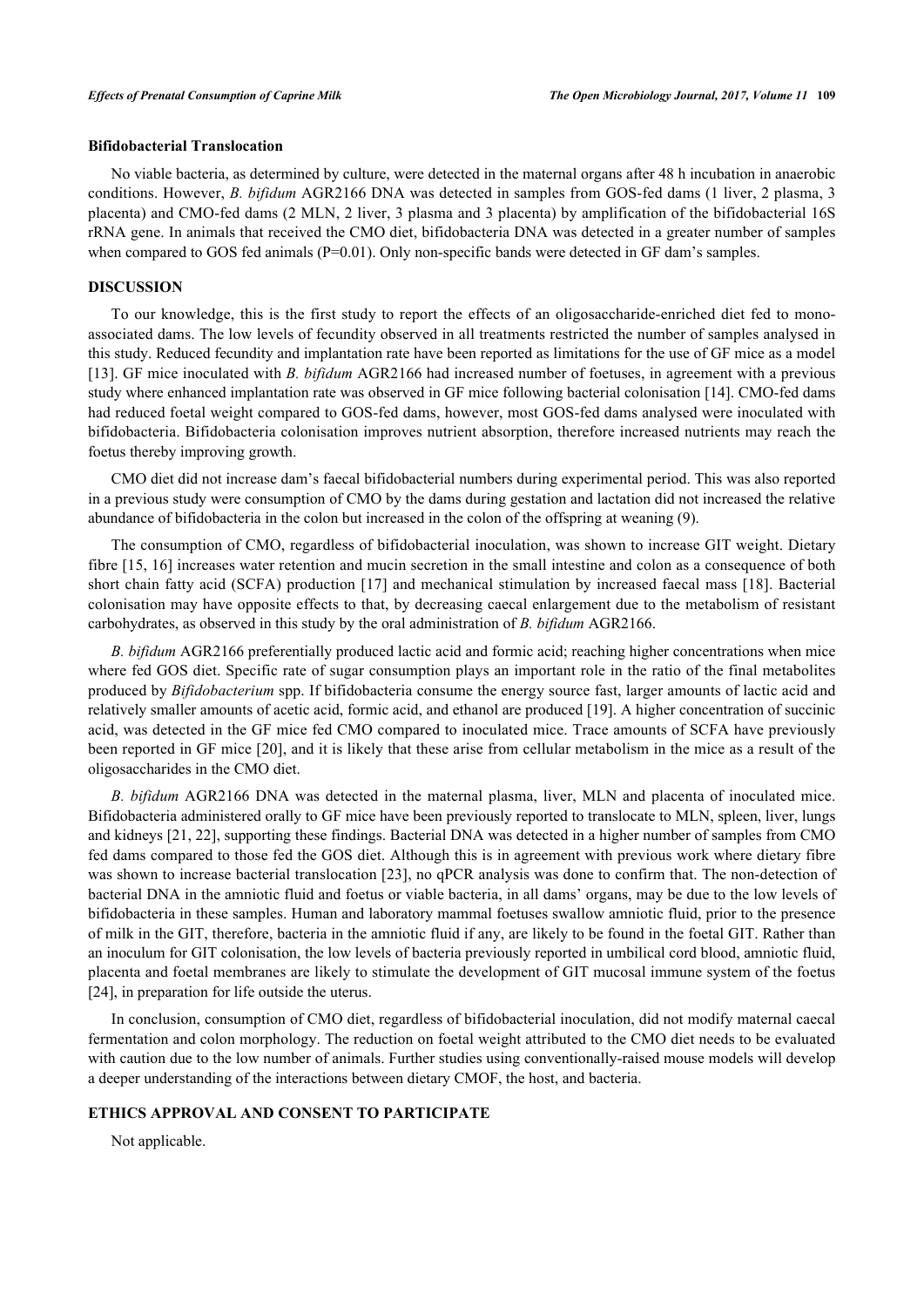# **HUMAN AND ANIMAL RIGHTS**

Human did not participate in this research. All animal research procedures followed were in accordance with the standards set forth in the 8th Edition of Guide for the Care and Use of Laboratory Animals ([http://](http://%20grants.nih.gov/grants/olaw/Guide-for-the-care-and-use-of-laboratory-animals.pdf) [grants.nih.gov/grants/olaw/Guide-for-the-care-and-use-of-laboratory-animals.pdf\)](http://%20grants.nih.gov/grants/olaw/Guide-for-the-care-and-use-of-laboratory-animals.pdf) published by the National Academy of Sciences, The National Academies Press, Washington DC, United States of America.

# **CONSENT FOR PUBLICATION**

Not applicable.

# **CONFLICT OF INTEREST**

The authors declare no conflict of interest. This work was funded by Ministry of Business, Innovation and Employment, New Zealand (C10X0907), the Riddet Institute Centre of Research Excellence and AgResearch Limited.

# **ACKNOWLEDGEMENTS**

Caroline Thum acknowledges the Ministry of Business, Innovation and Employment IBF, New Zealand (C10X0907; C10X1003), the Riddet Institute Centre of Research Excellence and AgResearch for the funding and the PhD Scholarship.

#### **REFERENCES**

- <span id="page-5-0"></span>[1] Hallam MC, Barile D, Meyrand M, German JB, Reimer RA. Maternal high-protein or high-prebiotic-fiber diets affect maternal milk composition and gut microbiota in rat dams and their offspring. Obesity (Silver Spring) 2014; 22(11): 2344-51. [\[http://dx.doi.org/10.1002/oby.20849\]](http://dx.doi.org/10.1002/oby.20849) [PMID: [25056822](http://www.ncbi.nlm.nih.gov/pubmed/25056822)]
- <span id="page-5-1"></span>[2] Taghizadeh M, Hashemi T, Shakeri H, *et al.* Synbiotic food consumption reduces levels of triacylglycerols and VLDL, but not cholesterol, LDL, or HDL in plasma from pregnant women. Lipids 2014; 49(2): 155-61. [\[http://dx.doi.org/10.1007/s11745-013-3867-2\]](http://dx.doi.org/10.1007/s11745-013-3867-2) [PMID: [24271261](http://www.ncbi.nlm.nih.gov/pubmed/24271261)]
- <span id="page-5-2"></span>[3] Desbuards N, Gourbeyre P, Haure-Mirande V, Darmaun D, Champ M, Bodinier M. Impact of perinatal prebiotic consumption on gestating mice and their offspring: a preliminary report. Br J Nutr 2012; 107(9): 1245-8. [PMID: [21906405\]](http://www.ncbi.nlm.nih.gov/pubmed/21906405)
- <span id="page-5-3"></span>[4] Jiménez E, Fernández L, Marín ML, *et al.* Isolation of commensal bacteria from umbilical cord blood of healthy neonates born by cesarean section. Curr Microbiol 2005; 51(4): 270-4. [\[http://dx.doi.org/10.1007/s00284-005-0020-3\]](http://dx.doi.org/10.1007/s00284-005-0020-3) [PMID: [16187156](http://www.ncbi.nlm.nih.gov/pubmed/16187156)]
- <span id="page-5-4"></span>[5] Jiménez E, Marín ML, Martín R, *et al.* Is meconium from healthy newborns actually sterile? Res Microbiol 2008; 159(3): 187-93. [\[http://dx.doi.org/10.1016/j.resmic.2007.12.007](http://dx.doi.org/10.1016/j.resmic.2007.12.007)] [PMID: [18281199\]](http://www.ncbi.nlm.nih.gov/pubmed/18281199)
- <span id="page-5-5"></span>[6] Thum C, Cookson A, McNabb W, Roy CN, Otter D. Composition and enrichment of caprine milk oligosaccharides from New Zealand Saneen goat cheese whey. J Food Compos Anal 2015; 42: 30-7. [\[http://dx.doi.org/10.1016/j.jfca.2015.01.022](http://dx.doi.org/10.1016/j.jfca.2015.01.022)]
- <span id="page-5-6"></span>[7] Kobata A. Structures and application of oligosaccharides in human milk. Proc Jpn Acad, Ser B, Phys Biol Sci 2010; 86(7): 731-47. [\[http://dx.doi.org/10.2183/pjab.86.731\]](http://dx.doi.org/10.2183/pjab.86.731) [PMID: [20689231](http://www.ncbi.nlm.nih.gov/pubmed/20689231)]
- <span id="page-5-7"></span>[8] Thum C, Roy NC, McNabb WC, Otter DE, Cookson AL. *In vitro* Fermentation of caprine milk oligosaccharides by bifidobacteria isolated from breast-fed infants. Gut Microbes 2015; 6(6): 352-63. [\[http://dx.doi.org/10.1080/19490976.2015.1105425\]](http://dx.doi.org/10.1080/19490976.2015.1105425) [PMID: [26587678](http://www.ncbi.nlm.nih.gov/pubmed/26587678)]
- <span id="page-5-8"></span>[9] Thum C, McNabb WC, Young W, Cookson AL, Roy NC. Prenatal caprine milk oligosaccharide consumption affects the development of mice offspring. Mol Nutr Food Res 2016; 60(9): 2076-85. [\[http://dx.doi.org/10.1002/mnfr.201600118](http://dx.doi.org/10.1002/mnfr.201600118)] [PMID: [27067267\]](http://www.ncbi.nlm.nih.gov/pubmed/27067267)
- <span id="page-5-9"></span>[10] Nebra Y, Blanch AR. A new selective medium for *Bifidobacterium* spp. Appl Environ Microbiol 1999; 65(11): 5173-6. [PMID: [10543841\]](http://www.ncbi.nlm.nih.gov/pubmed/10543841)
- <span id="page-5-10"></span>[11] Kok RG, de Waal A, Schut F, Welling GW, Weenk G, Hellingwerf KJ. Specific detection and analysis of a probiotic *Bifidobacterium* strain in infant feces. Appl Environ Microbiol 1996; 62(10): 3668-72. [PMID: [8837422\]](http://www.ncbi.nlm.nih.gov/pubmed/8837422)
- <span id="page-5-11"></span>[12] Weisburg WG, Barns SM, Pelletier DA, Lane DJ. 16S ribosomal DNA amplification for phylogenetic study. J Bacteriol 1991; 173(2): 697-703. [\[http://dx.doi.org/10.1128/jb.173.2.697-703.1991\]](http://dx.doi.org/10.1128/jb.173.2.697-703.1991) [PMID: [1987160](http://www.ncbi.nlm.nih.gov/pubmed/1987160)]
- <span id="page-5-12"></span>[13] Coates ME. Gnotobiotic animals in research: their uses and limitations. Lab Anim 1975; 9(4): 275-82. [\[http://dx.doi.org/10.1258/002367775780957296\]](http://dx.doi.org/10.1258/002367775780957296) [PMID: [1107656](http://www.ncbi.nlm.nih.gov/pubmed/1107656)]